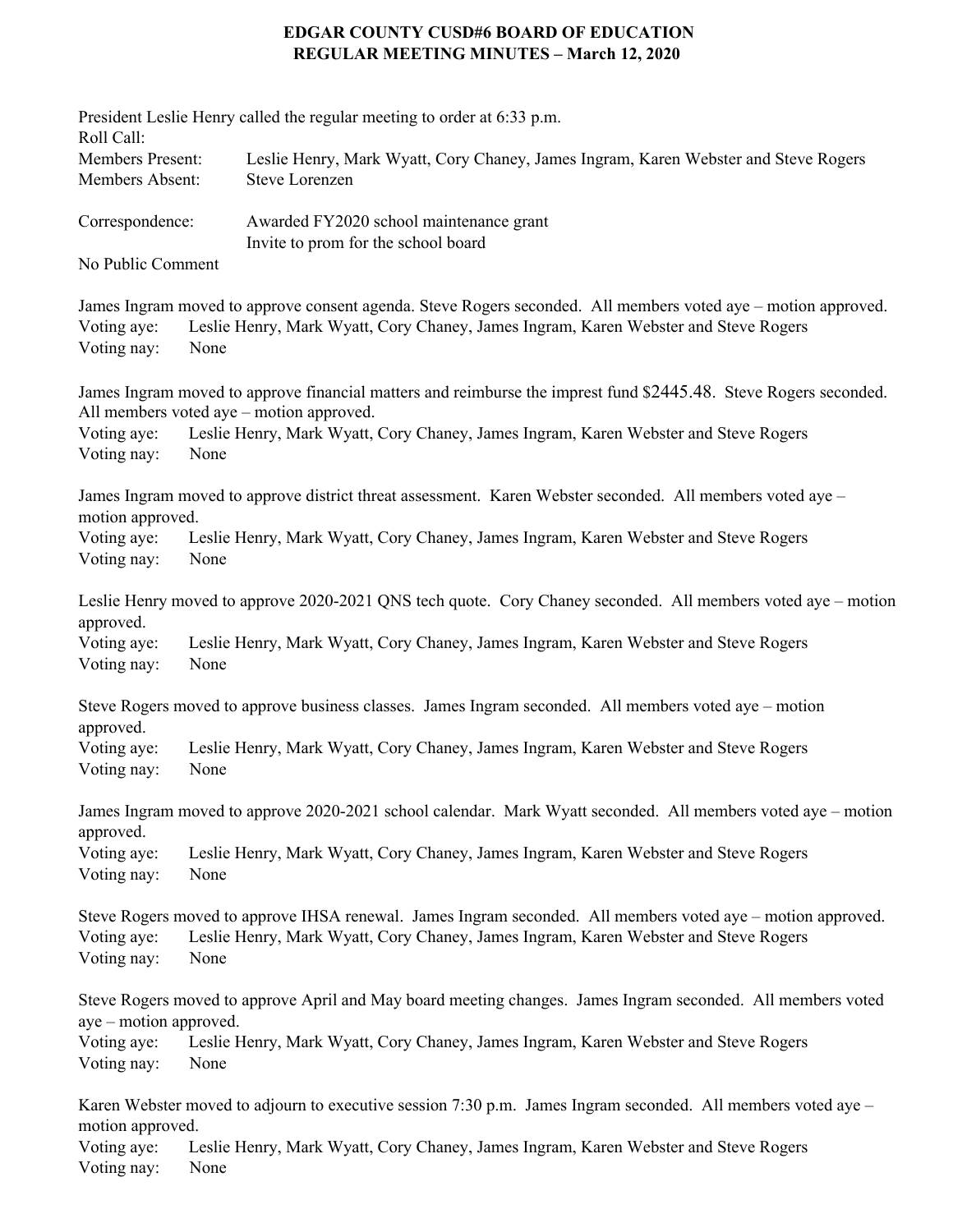President Leslie Henry called the executive session to order at 7:36 p.m. Roll Call:

Members Present: Leslie Henry, Mark Wyatt, Cory Chaney, James Ingram, Karen Webster and Steve Rogers Members Absent: Steve Lorenzen

Mark Wyatt moved to adjourn executive session at 9:53 p.m. James Ingram seconded. All members voted aye – motion approved.

Voting aye: Leslie Henry, Mark Wyatt, Cory Chaney, James Ingram, Karen Webster and Steve Rogers Voting nay: None

President Leslie Henry called the regular session back to order at 9:55 p.m.

Roll Call:

Members Present: Leslie Henry, Mark Wyatt, Cory Chaney, James Ingram, Karen Webster and Steve Rogers Members Absent: Steve Lorenzen

James Ingram moved to accept resignation of Kodey Bush as HS volleyball coach. Karen Webster seconded. All members voted aye – motion approved.

Voting aye: Leslie Henry, Mark Wyatt, Cory Chaney, James Ingram, Karen Webster and Steve Rogers Voting nay: None

Mark Wyatt moved to approve Ken Crawford to the certified sub list contingent upon successfully passing a criminal sex offender/background investigation. Steve Rogers seconded. All members voted aye – motion approved. Voting aye: Leslie Henry, Mark Wyatt, Cory Chaney, James Ingram, Karen Webster and Steve Rogers Voting nay: None

James Ingram moved to accept the resignation of Derrick Zerrusen as history teacher, HS athletic director and tech coordinator. Karen Webster seconded. All members voted aye – motion approved. Voting aye: Leslie Henry, Mark Wyatt, Cory Chaney, James Ingram, Karen Webster and Steve Rogers Voting nay: None

James Ingram moved to approve Julie Eddy as district secretary at the rate of \$13.50 per hour. Mark Wyatt seconded. All members voted aye – motion approved.

Voting aye: Leslie Henry, Mark Wyatt, Cory Chaney, James Ingram, Karen Webster and Steve Rogers Voting nay: None

Mark Wyatt moved to approve Alisha Porter to the substitute bus driver list contingent upon successfully passing an MVR and criminal background/sex offender screening. Cory Chaney seconded. All members voted aye – motion approved.

Voting aye: Leslie Henry, Mark Wyatt, Cory Chaney, James Ingram, Karen Webster and Steve Rogers Voting nay: None

James Ingram moved to approve Rob Miller as volunteer assistant HS softball coach for the 2020-2021 school year. Karen Webster seconded. All members voted aye – motion approved.

Voting aye: Leslie Henry, Mark Wyatt, Cory Chaney, James Ingram, Karen Webster and Steve Rogers Voting nay: None

Mark Wyatt moved to approve Tony McGuire as school psychologist contingent upon successfully passing a criminal sex offender/background investigation (rate of \$450 per day). Steve Rogers seconded. All members voted aye – motion approved.

Voting aye: Leslie Henry, Mark Wyatt, Cory Chaney, James Ingram, Karen Webster and Steve Rogers Voting nay: None

James Ingram moved to approve Parker Burch to the certified sub list contingent upon successfully passing a criminal sex offender/background investigation. Steve Rogers seconded. All members voted aye – motion approved. Voting aye: Leslie Henry, Mark Wyatt, Cory Chaney, James Ingram, Karen Webster and Steve Rogers Voting nay: None